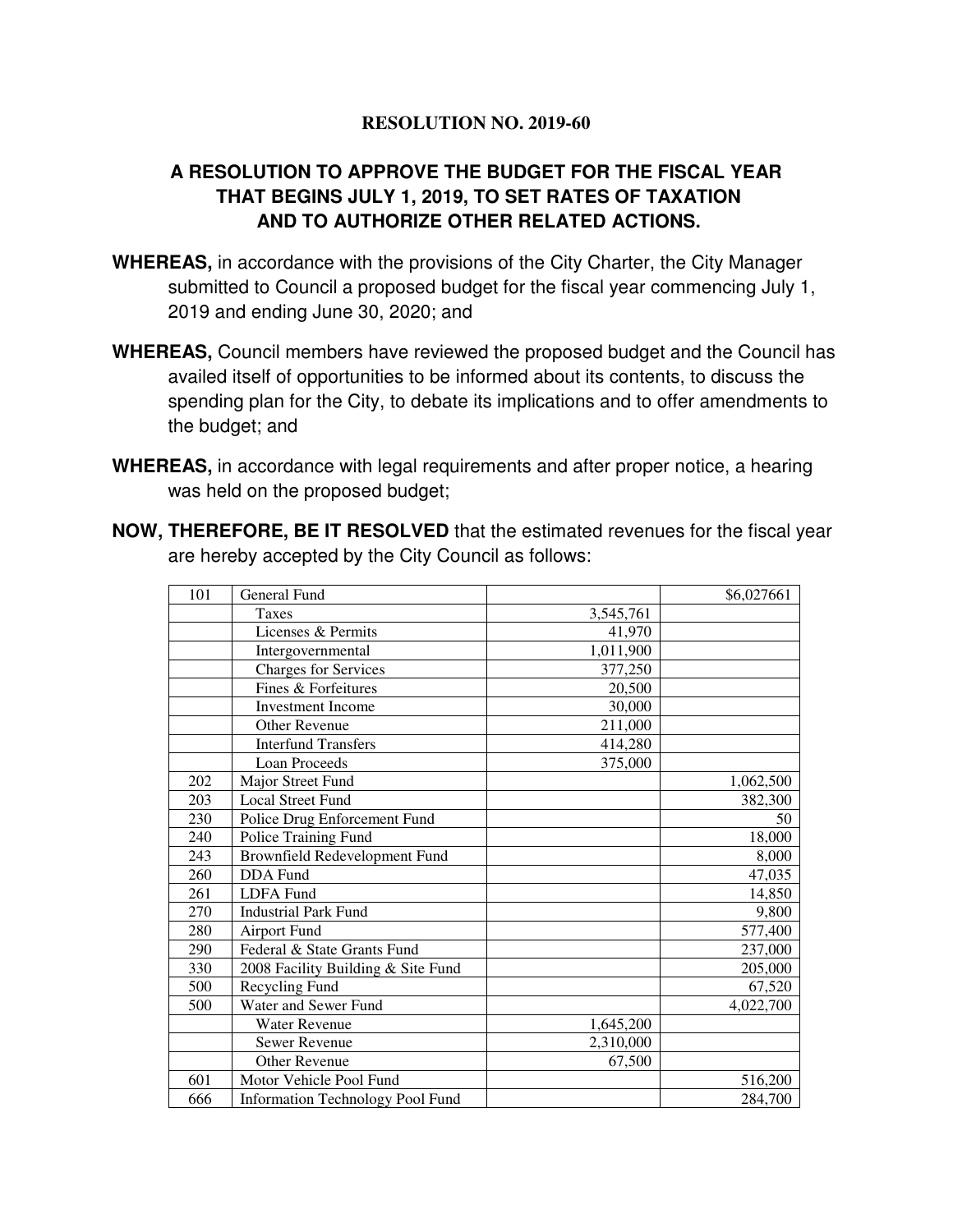| 101 | General Fund                       |             | \$6,263,863 |
|-----|------------------------------------|-------------|-------------|
|     | General Government                 | \$1,262,830 |             |
|     | <b>Public Safety</b>               | 3,372,248   |             |
|     | Public Works                       | 1,068,115   |             |
|     | Community & Economic Dev.          | 212,640     |             |
|     | Parks & Recreation                 | 322,530     |             |
|     | <b>Operating Transfers</b>         | 75,500      |             |
| 202 | Major Street Fund                  |             | 910,030     |
| 203 | <b>Local Street Fund</b>           |             | 481,665     |
| 230 | Police Drug Enforcement Fund       |             | 2,000       |
| 240 | <b>Police Training Fund</b>        |             | 18,200      |
| 243 | Brownfield Redevelopment Fund      |             |             |
| 260 | <b>DDA Fund</b>                    |             | 38,380      |
| 261 | <b>LDFA Fund</b>                   |             | 506,350     |
| 270 | <b>Industrial Park Fund</b>        |             | 34,050      |
| 280 | <b>Airport Fund</b>                |             | 576,130     |
| 290 | Federal & State Grants Fund        |             | 236,000     |
| 330 | 2008 Facility Building & Site Fund |             | 200,000     |
| 500 | <b>Recycling Fund</b>              |             | 68,280      |
| 500 | Water and Sewer Fund               |             | 4,968,350   |
| 601 | Motor Vehicle Pool Fund            |             | 372,240     |
| 666 | Information Technology Pool Fund   |             | 279,700     |

**AND BE IT FURTHER RESOLVED,** that expenditures for the fiscal year are hereby authorized for the various funds in the following amounts:

- **AND BE IT FURTHER RESOLVED**, that 14.2913 mills be levied on the taxable valuation as equalized for general operating requirements of the City;
- **AND BE IT FURTHER RESOLVED,** that .175 mills be levied on the taxable valuation as equalized for yard waste collection;
- **AND BE IT FURTHER RESOLVED**, that .9400 mills be levied on the taxable valuation as equalized to cover the November 2018 and May 2019 principal and interest payments of the General Obligation Unlimited Tax Refunding Bonds, Series 2017, which refunded the 2008 Building Facility & Site bonds approved by the electorate on November 6, 2007;
- **AND BE IT FURTHER RESOLVED,** that 1.9879 mills be levied on the taxable valuation as equalized for parcels within the Downtown Development Authority (DDA) district, which taxes will be revenues of the DDA fund;
- **AND BE IT FURTHER RESOLVED,** that all taxes and special assessments levied on the City tax roll shall be assessed a 1% property tax administration fee;